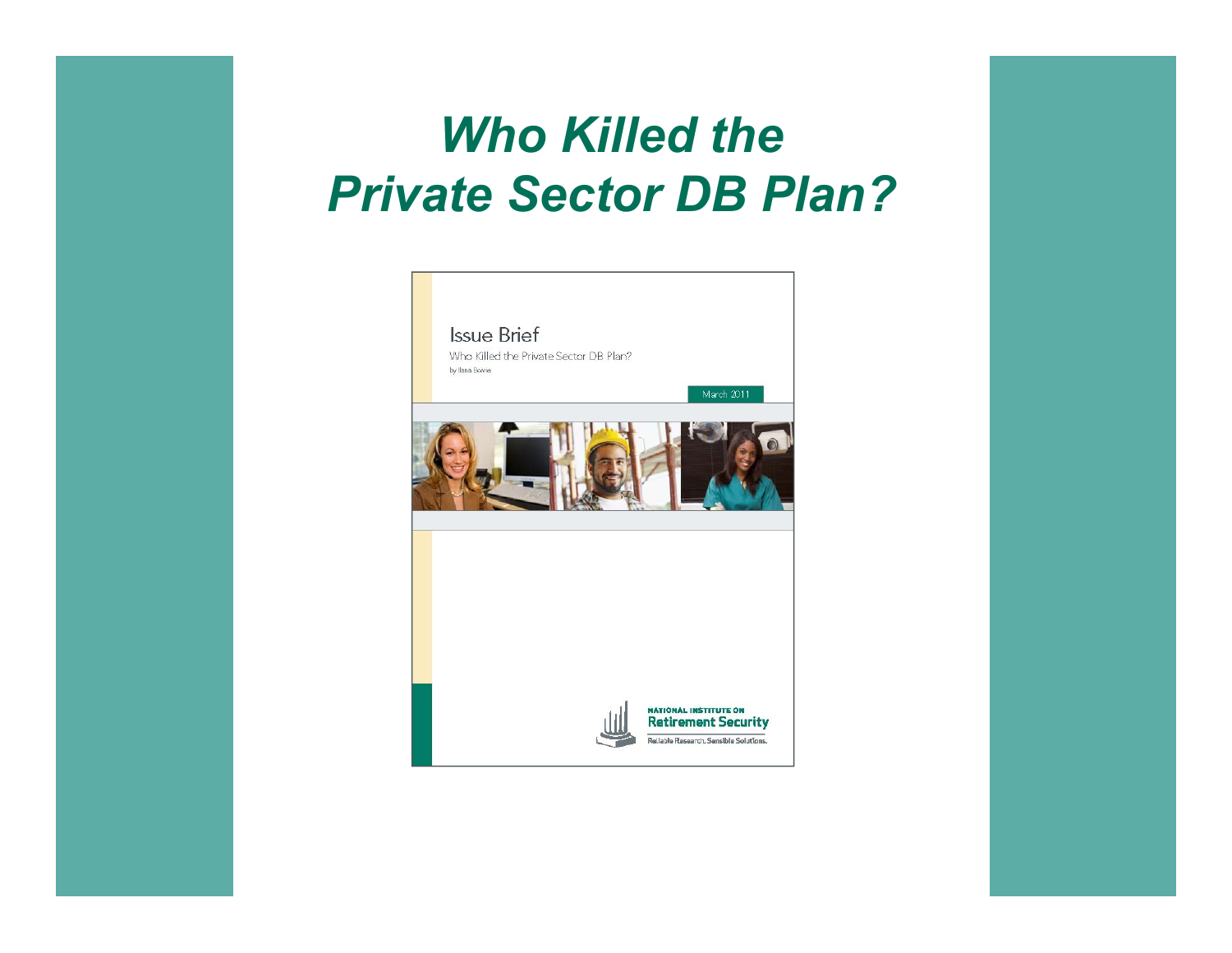# **Why We Did This Study**

- Pensions have many positive attributes, *especially* in current economic environment.
- Many people are unaware of positive aspects—for employers and employees.
- **Misperception** that pensions are "expensive dinosaurs," especially in private sector.

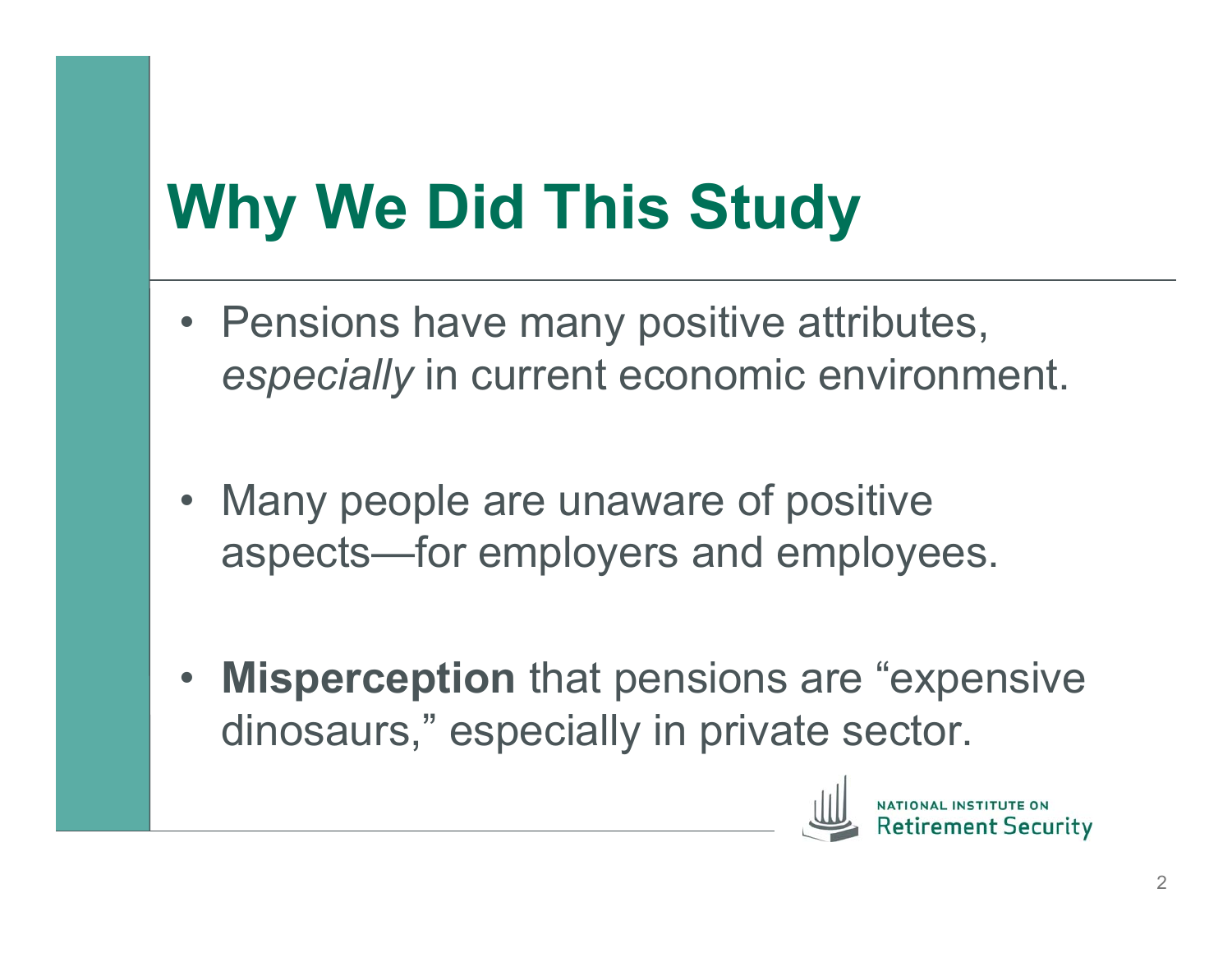# **Why We Did This Study**

- **Confronts the question**: "If pensions are so great, why is the private sector trending away?"
- Much attention paid to *this* fact, but….
- Substantially less attention paid to the actual reasons behind the trend.

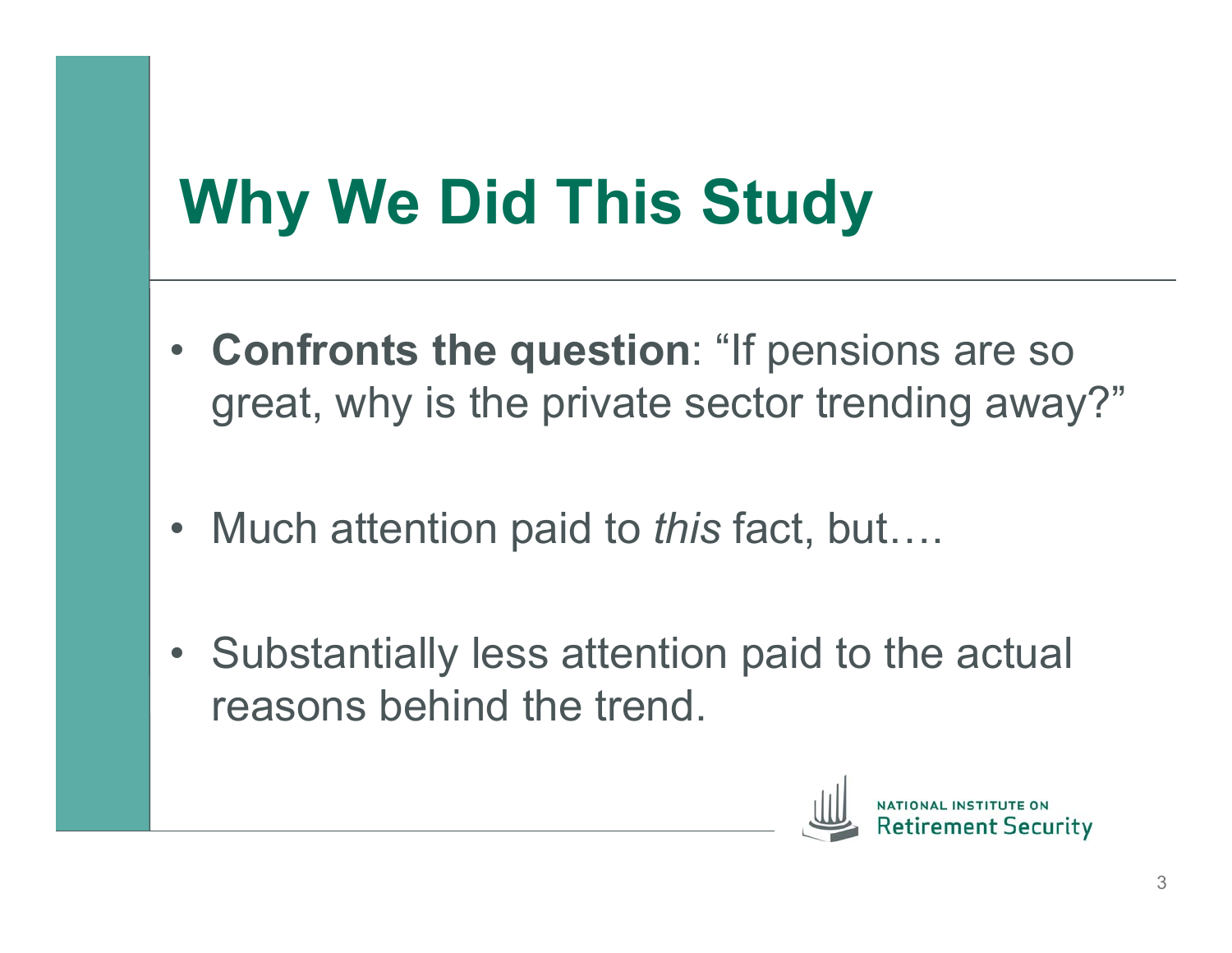# **Key Findings**

- Traditional DB pension plans still make sense:
	- **For employees:** Better ensure retirement security
	- **For employers:** Cost-efficient and effective recruitment and retention tool
- Yet employers have been closing DB plans since 1980s.
- This is due to several factors...

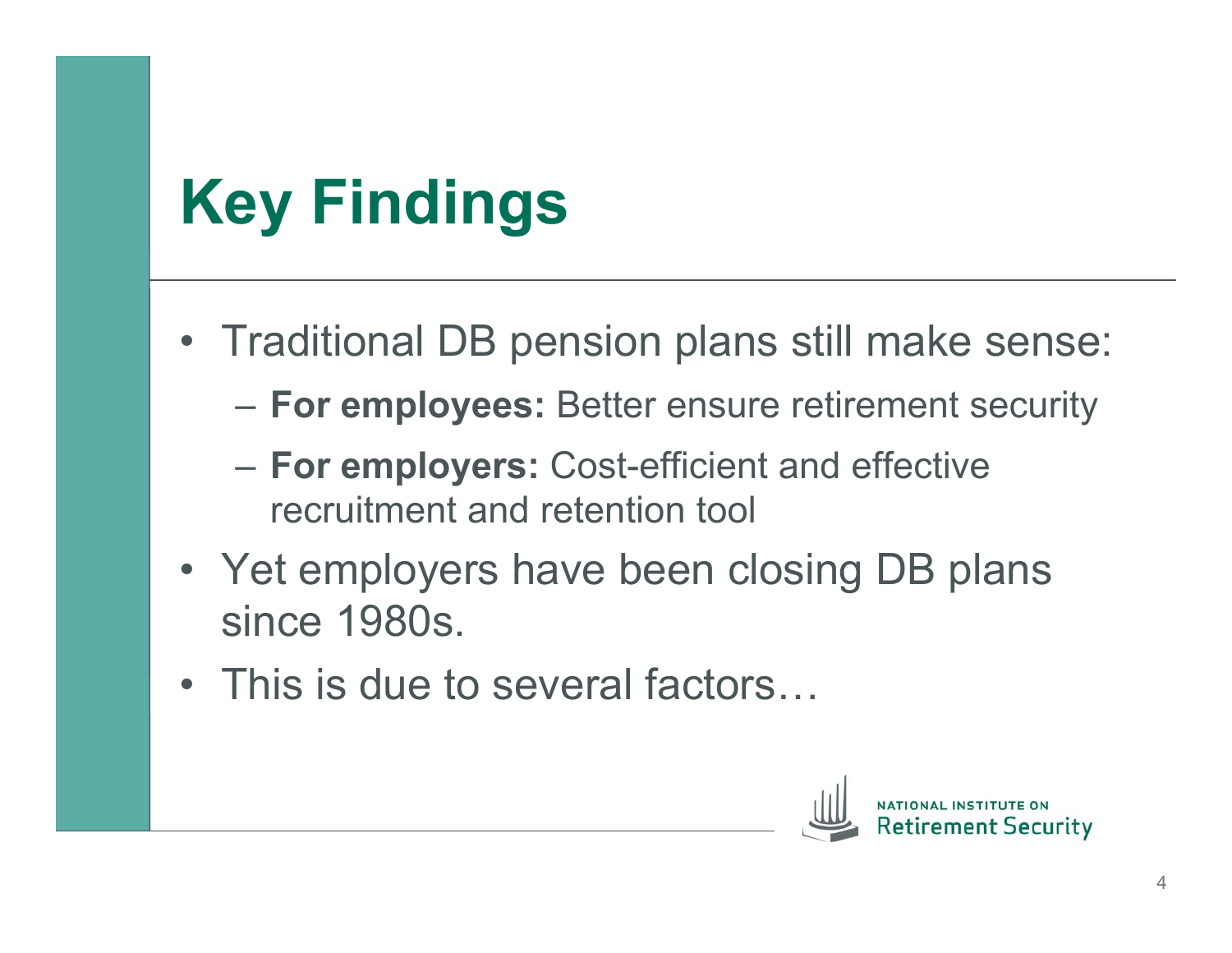## **Key Findings**

- Employers closing plans due to:
	- Increased regulation
	- Industry changes
	- Poor knowledge of employee preferences for DBs
- Employers NOT closing plans due to the inherent cost of providing DB benefits – it's the *volatility*.

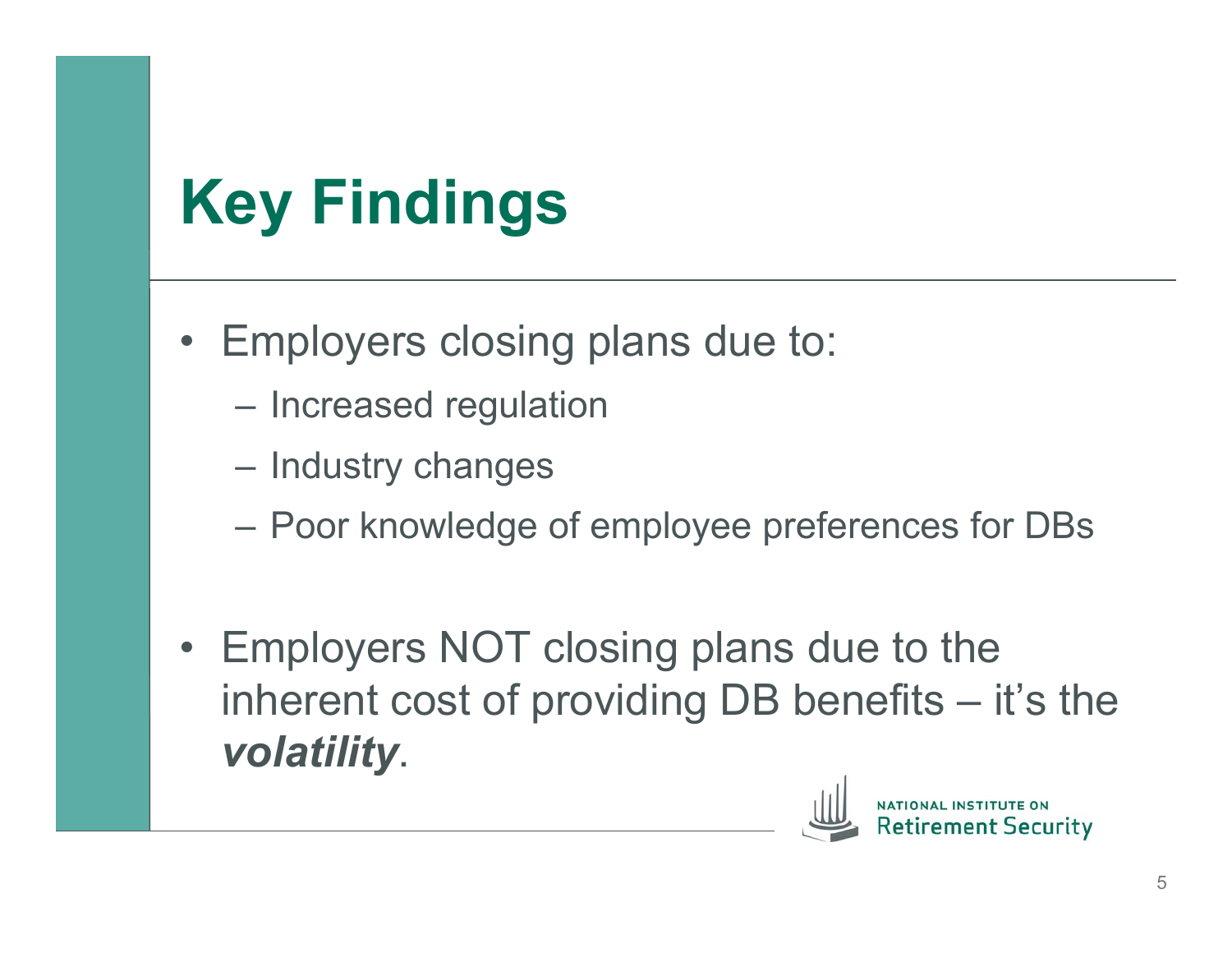#### **Key Findings**

- Because DB plans still make sense for employees and employers…
- It is possible to bring back pension coverage to the private sector through:
	- Third party DB sponsorship
	- Amending regulations to decrease funding volatility
	- Incorporating employee contributions

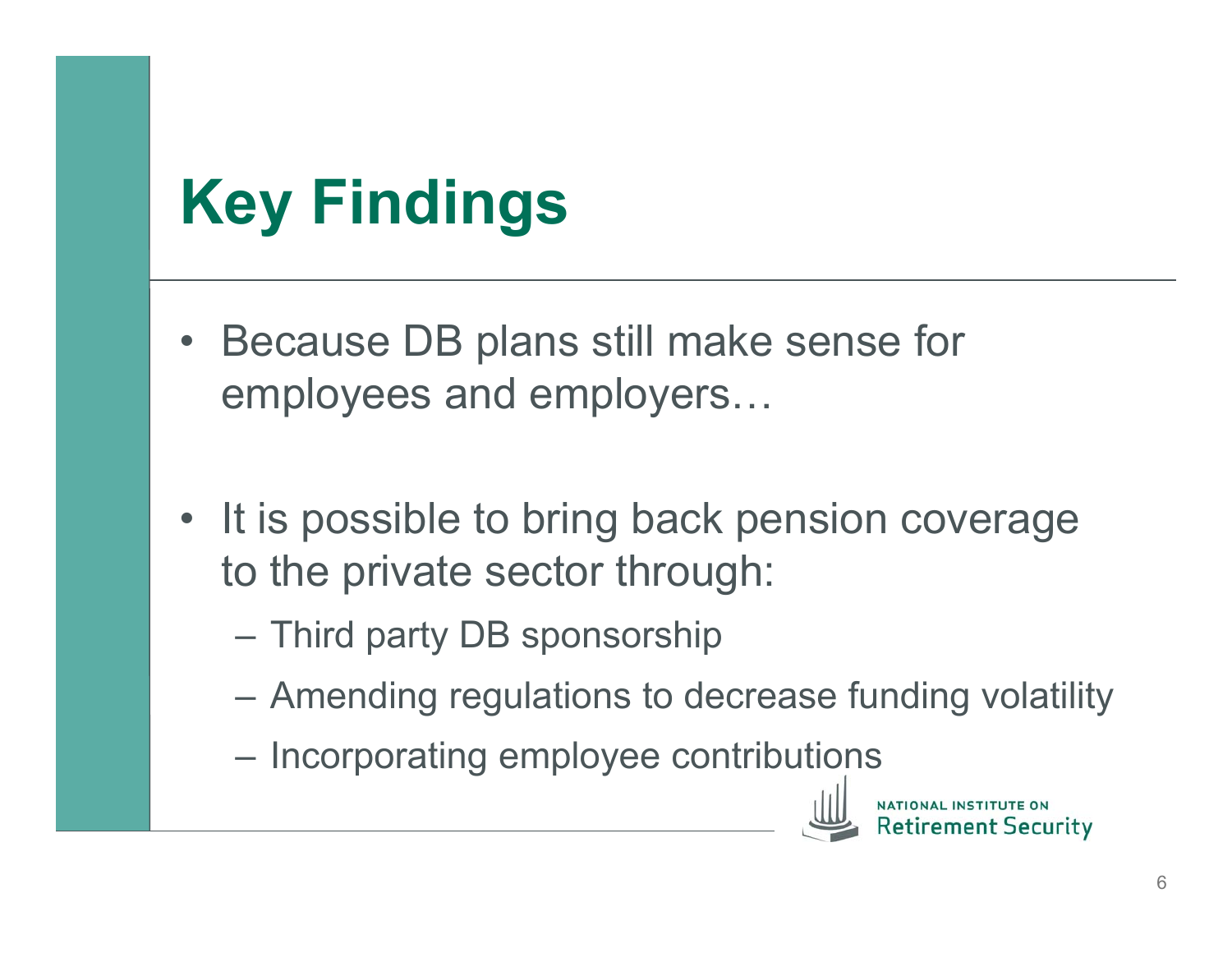# **Traditional DBs Still Make Sense for Employees**

- DBs are the best way for most Americans to stay middle class in retirement.
	- See *Retirement Readiness: What Difference Does a Pension Make?* (NIRS 2008)
- Americans with DBs more likely to be selfsufficient, less likely to need public assistance.
	- See *The Pension Factor: Assessing the Role of DB Plans in Reducing Elder Hardships* (NIRS 2009)



ement Security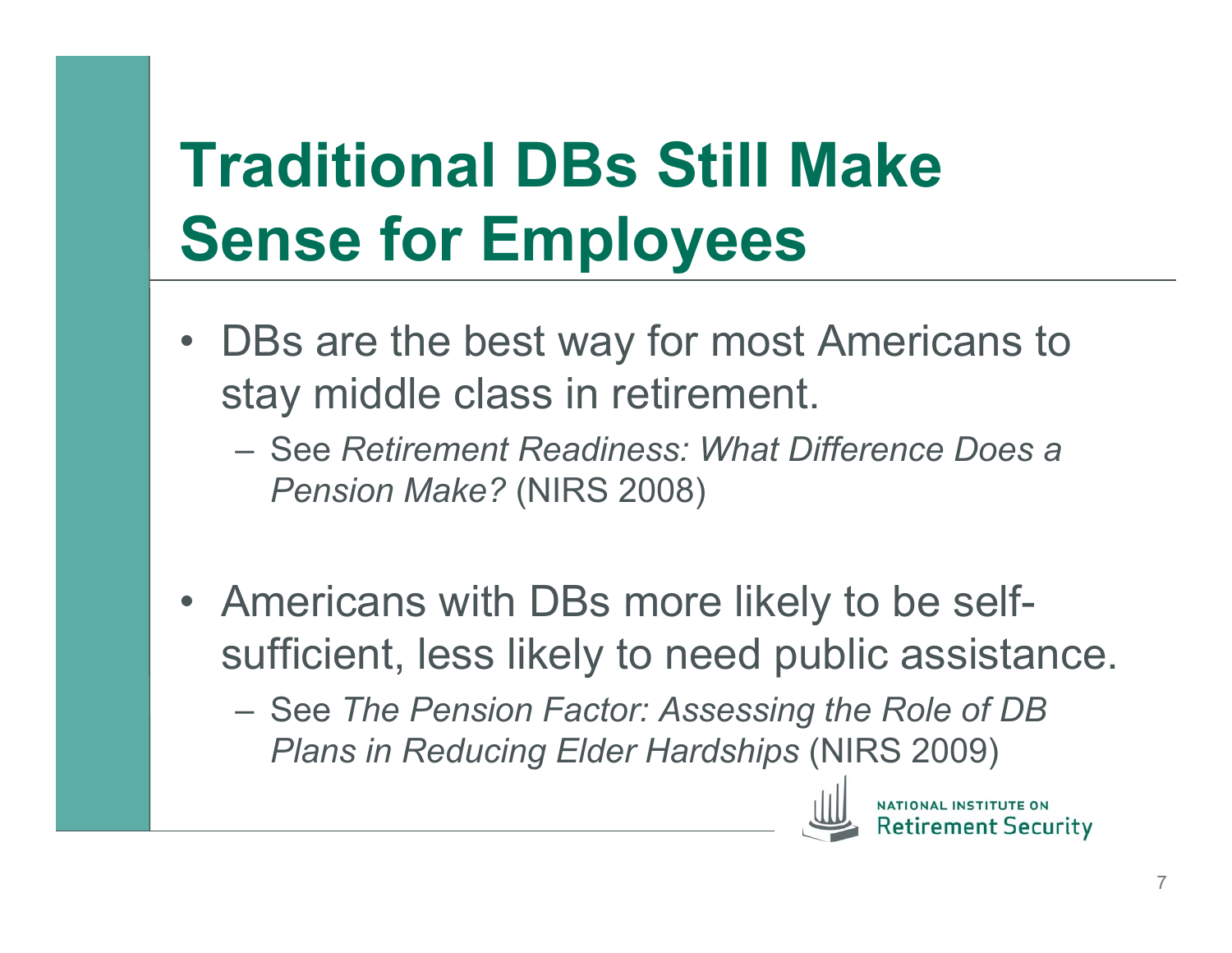# **Pensions Are an Effective Recruitment and Retention Tool**

- DB pensions remain important recruitment and retention tool for employers
	- Employees with DBs are 17% more likely to stay at their jobs in a single year (Allen et al.)
	- Among very large firms, quit rates were 40% lower among firms with pension coverage than at nonpension firms
	- Among very small firms, quit rates are 10% lower at firms with pension coverage (Even and MacPherson)



nent Security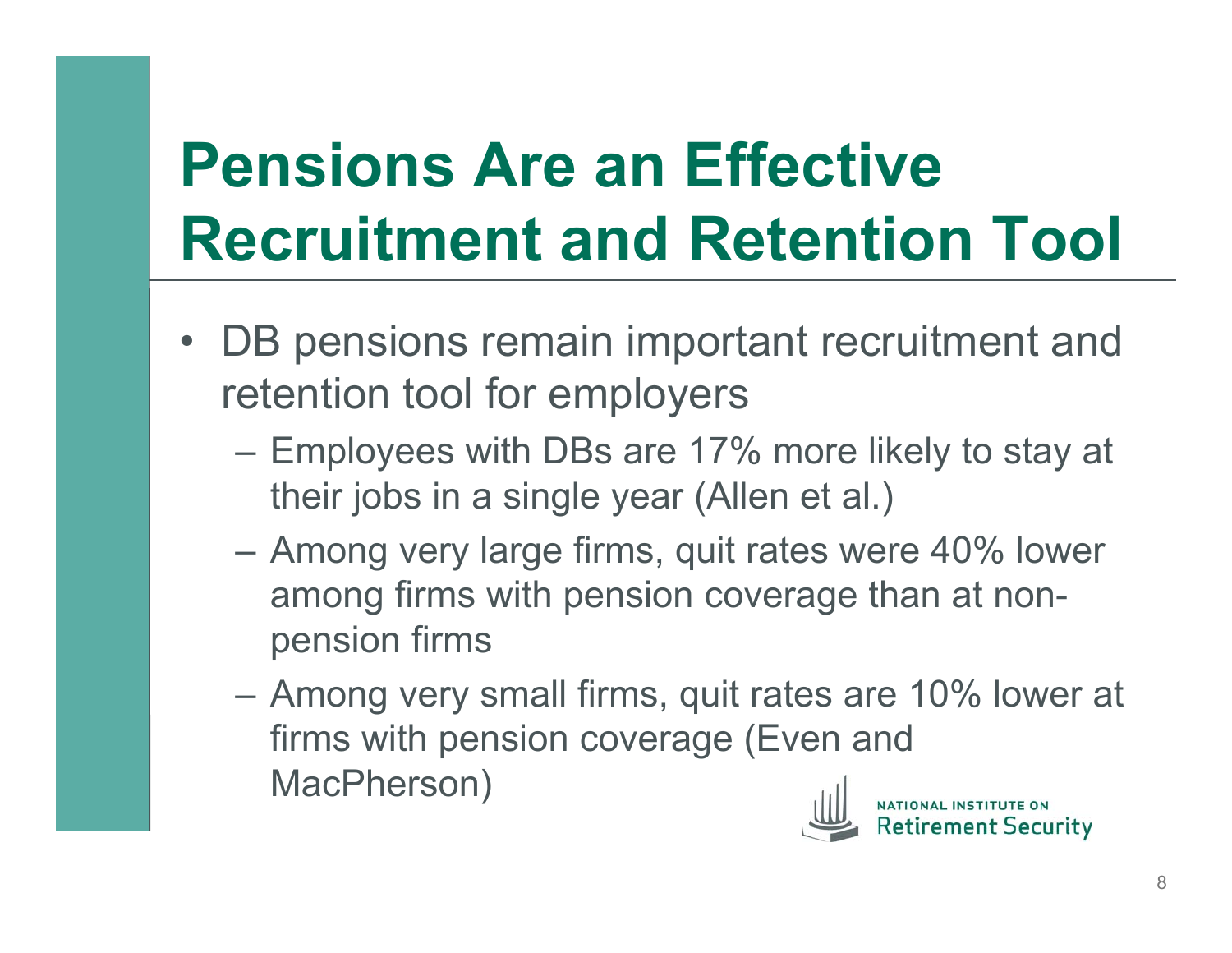# **Pensions Cost-Effective for Employers**

DB plans remain the most economical way to fund retirement.

#### **Cost to Achieve a Target Benefit in Retirement**



*Source: A Better Bang for the Buck* (NIRS 2008)



"The [DB] plan is an efficient

vehicle in the

delivery of retirement

benefits."

*of DB plan* 

*sponsors*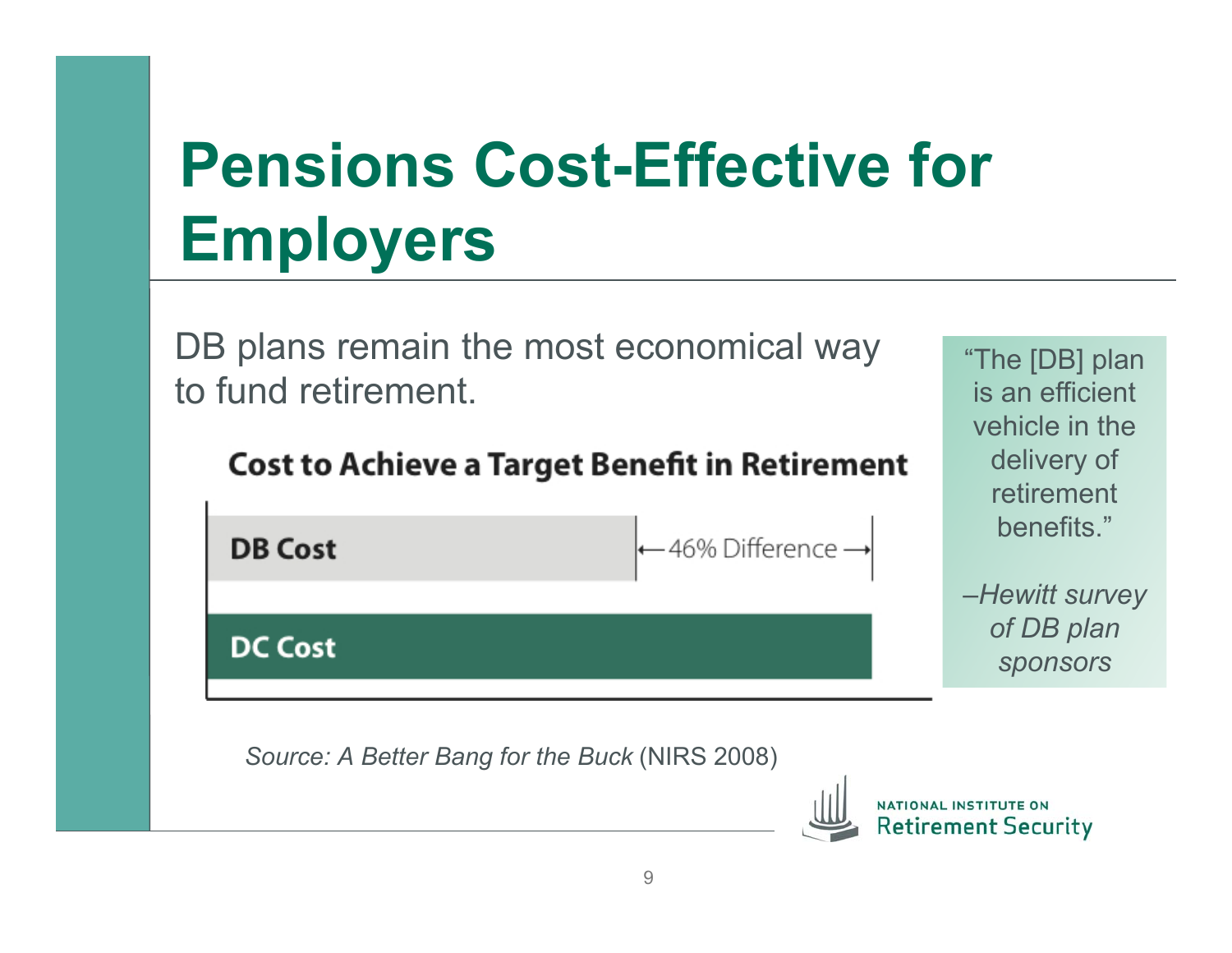## **Yet, Companies Continue Freezing Plans**

Figure 1. PBGC Insured Plans, Single Employer Program, 1980-2008



Source: Pension Benefit Guaranty Corporation. 2010. PBGC Databook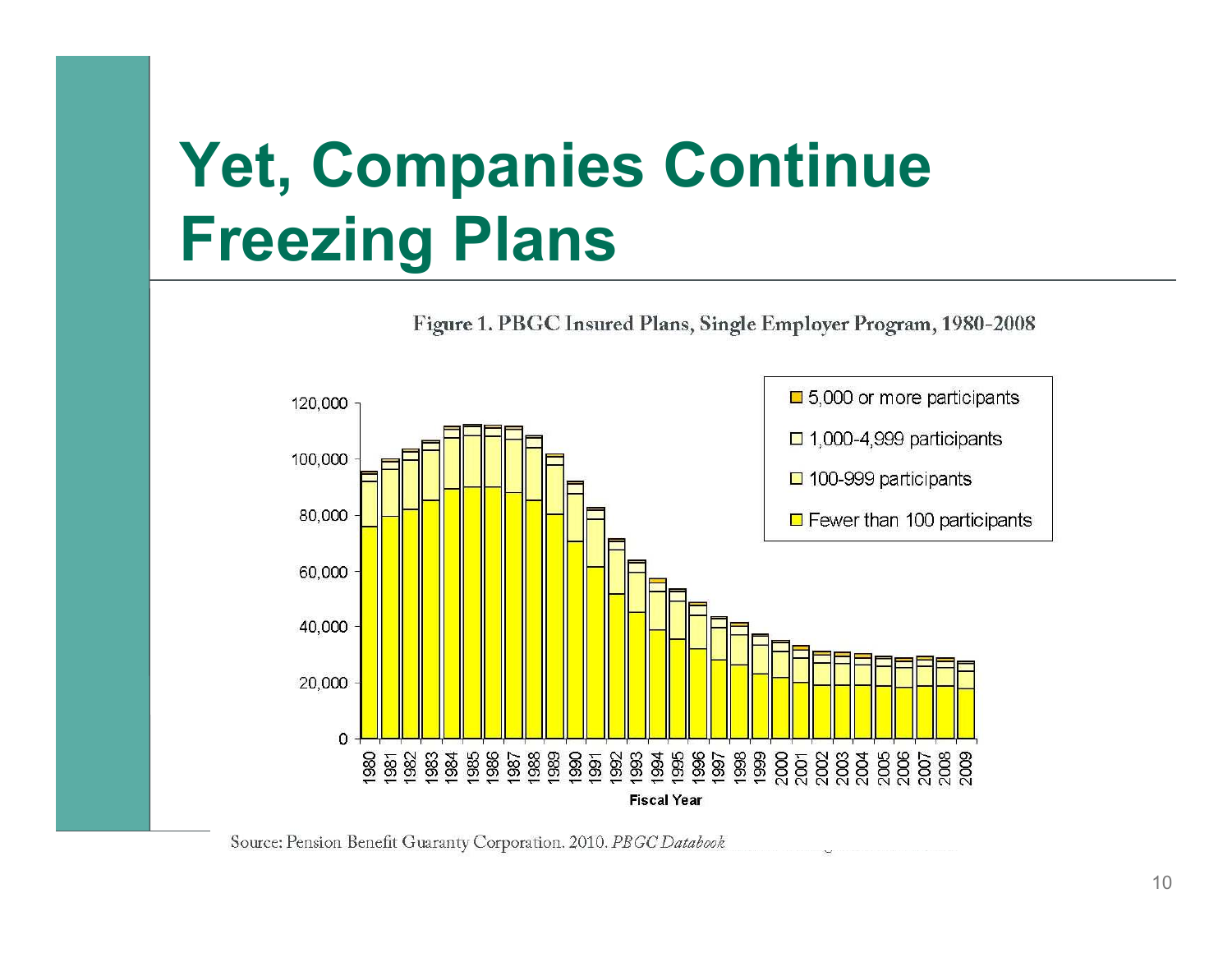#### **Regulatory Changes Led to Increase in Freezes**

- Legislative and regulatory changes enacted since the 1970s increasingly complex, and increased regulatory burden of plan sponsors. (Clark & McDermed)
- Complicated funding rules, accounting rules, and operational requirements resulted.
- Employers prefer to have steady, easily estimable costs from year to year. (Hustead)

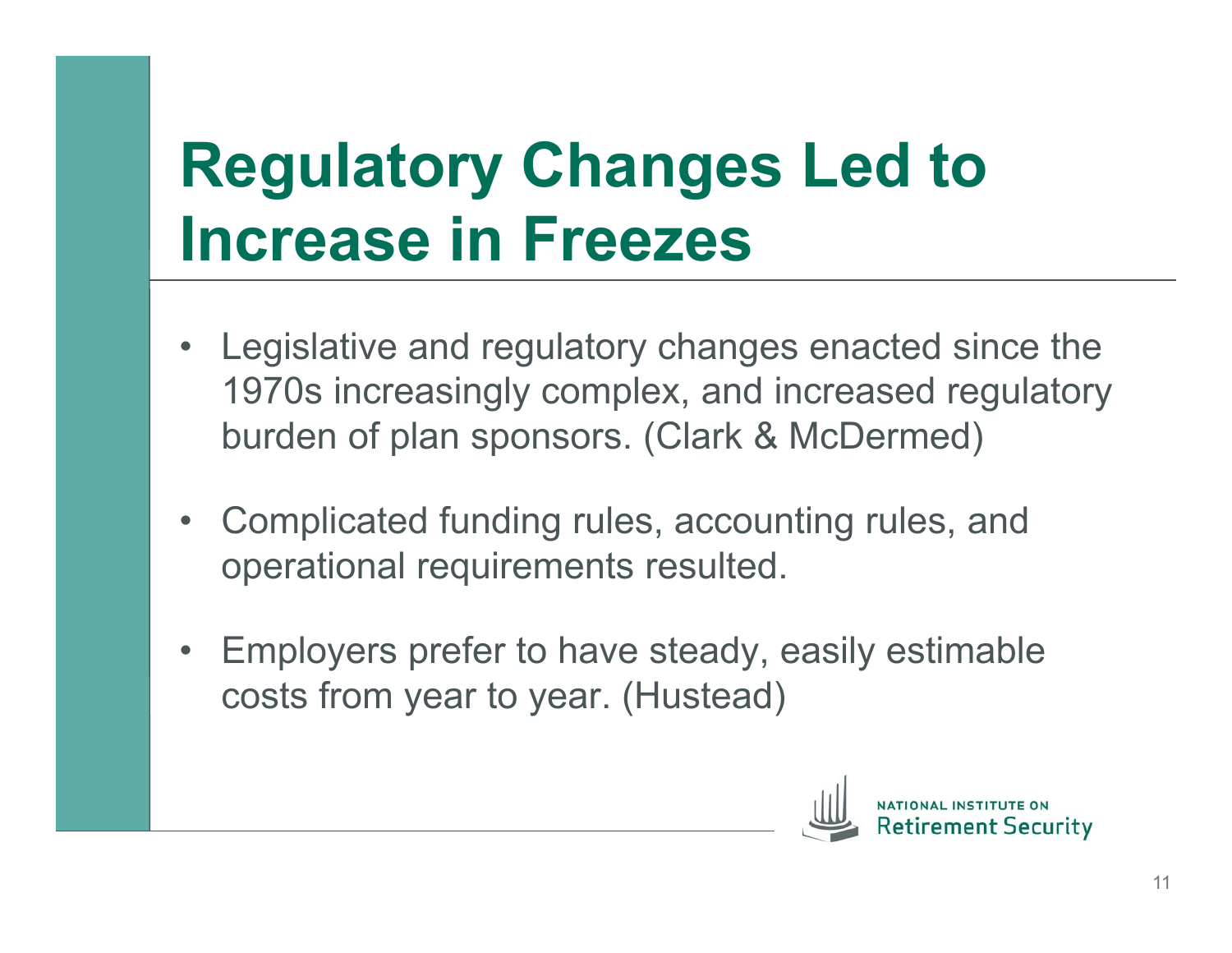#### **Regulatory Changes Led to Increase in Freezes**



Source: Pension Benefit Guaranty Corporation. 2010. PBGC Databook 2009. Washington, DC: PBGC. and Pension Benefit Guaranty Corporation. 2001. PBGC Databook 2001. Washington, DC: PBGC.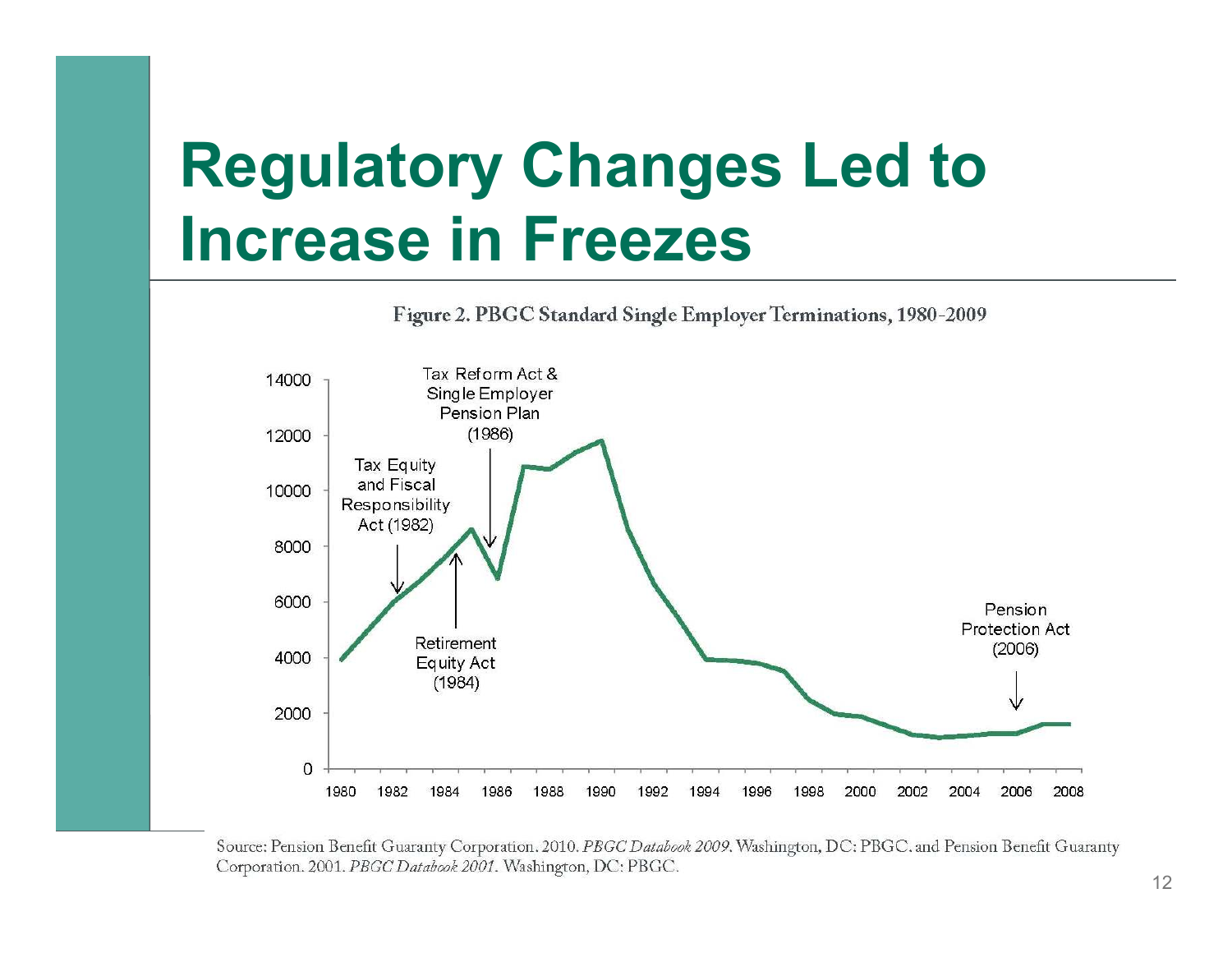# **Regulatory Changes Led to Increase in Freezes**

- 2006 Pension Protection Act (PPA) increased volatility of pension funding, decreased predictability of contributions. (CRR)
- In 2004, 4% of Fortune 1000 plan sponsors had frozen DB plans; by 2009, 31% percent were frozen. (Watson Wyatt)
- 26% of plan sponsors would consider forming a new DB plan if funding requirements had more predictability and less volatility. (GAO)



ement Securitv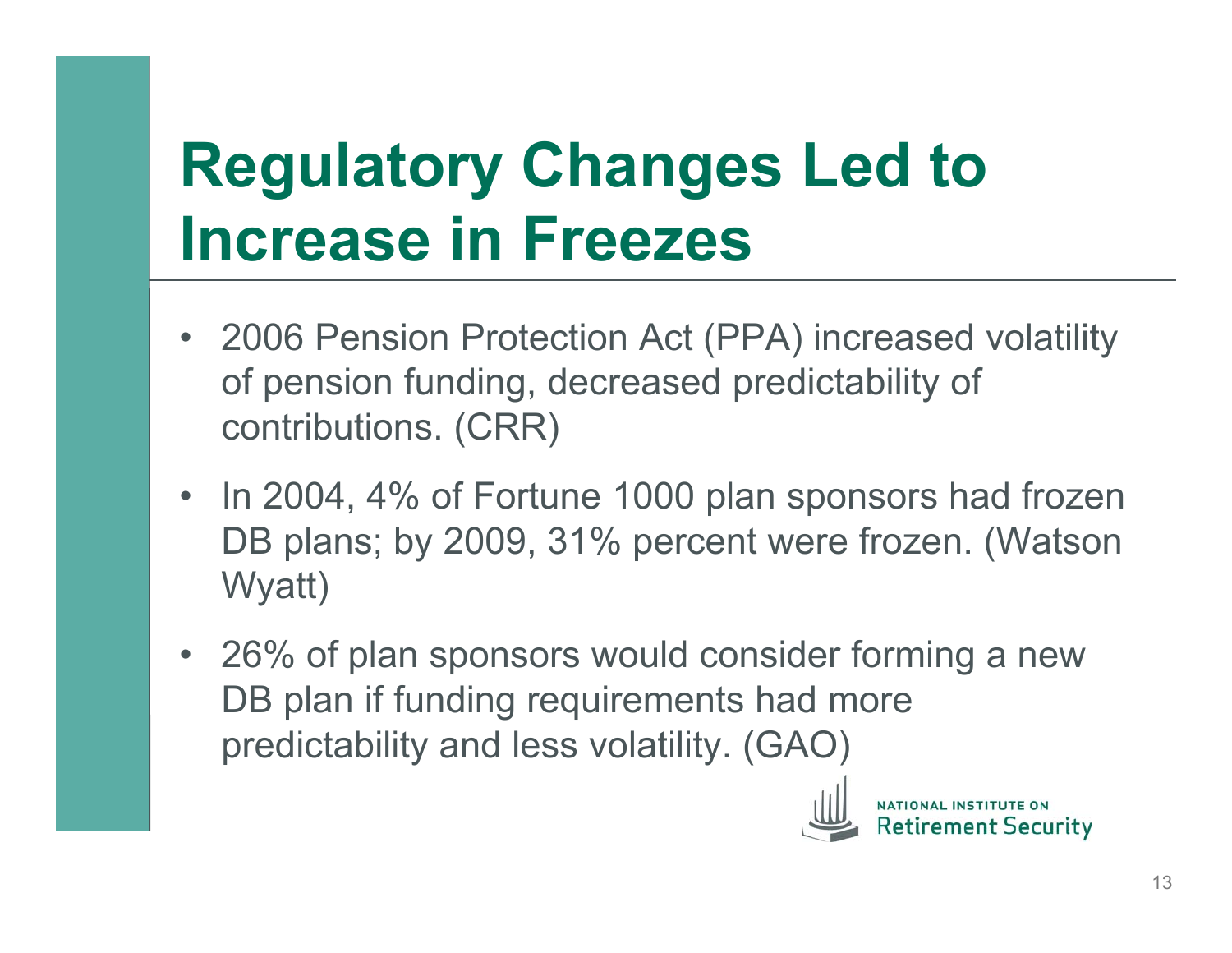#### **Cost, Cash Flow, Contributions**

- **Cost:** Firms NOT closing plans due to inherent cost of DB benefits.
- **Cash Flow:** Many firms cite contributions' affect on cash flow as impediment to sponsorship.
- **Contributions**: As firms have frozen their DBs, contributed less to the new DC plans. (Ghilarducci and Wei)

"Whatever the arguments about the merits of the new wave of [DC plans], if you put less money in, you will get less money out."

*–The Economist* 

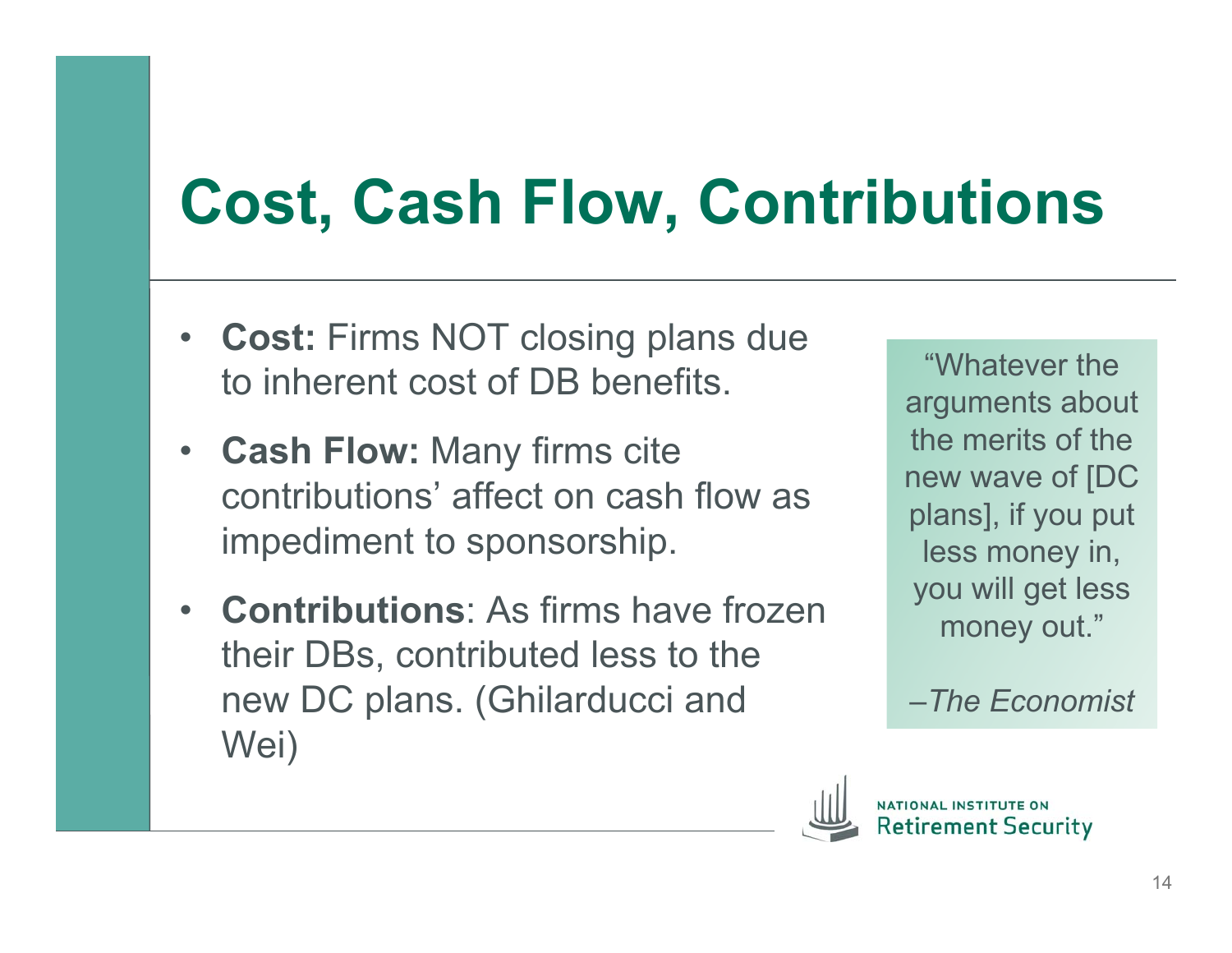#### **Cost, Cash Flow, Contributions**

Contributions may be more manageable in the public sector, due to employee contributions (CRR)

Figure 3. Employer and Employee Contributions as a Percentage of Payroll, by Sector, 2006

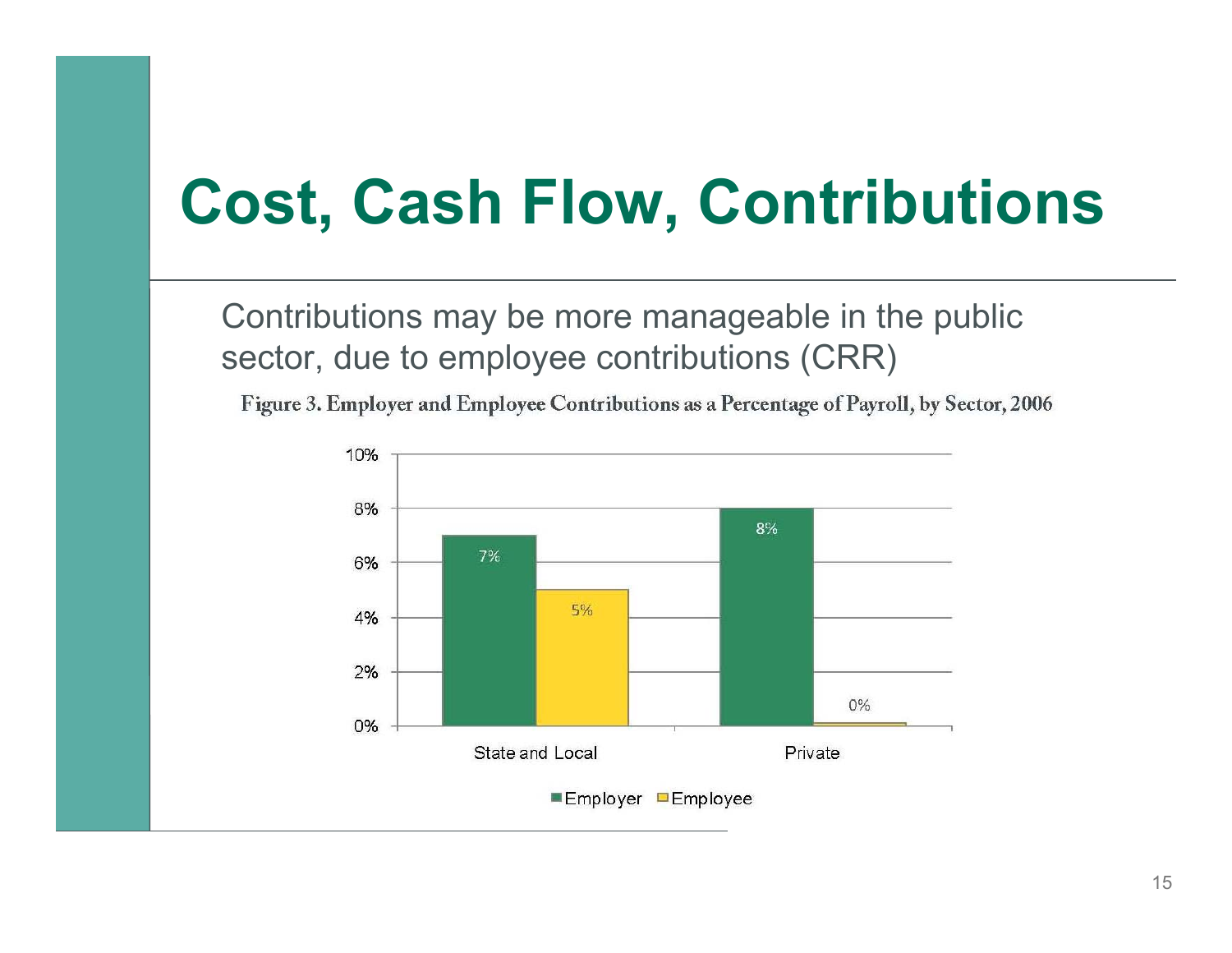# **Industry Changes Also Impact**

- Industry shifts and technological changes have also contributed to the decline in DB coverage.
- Example: Manufacturing has declined…
	- Highly unionized
	- Many long-tenured employees
- While IT has emerged....
	- Much less unionized
	- Shorter tenured employees

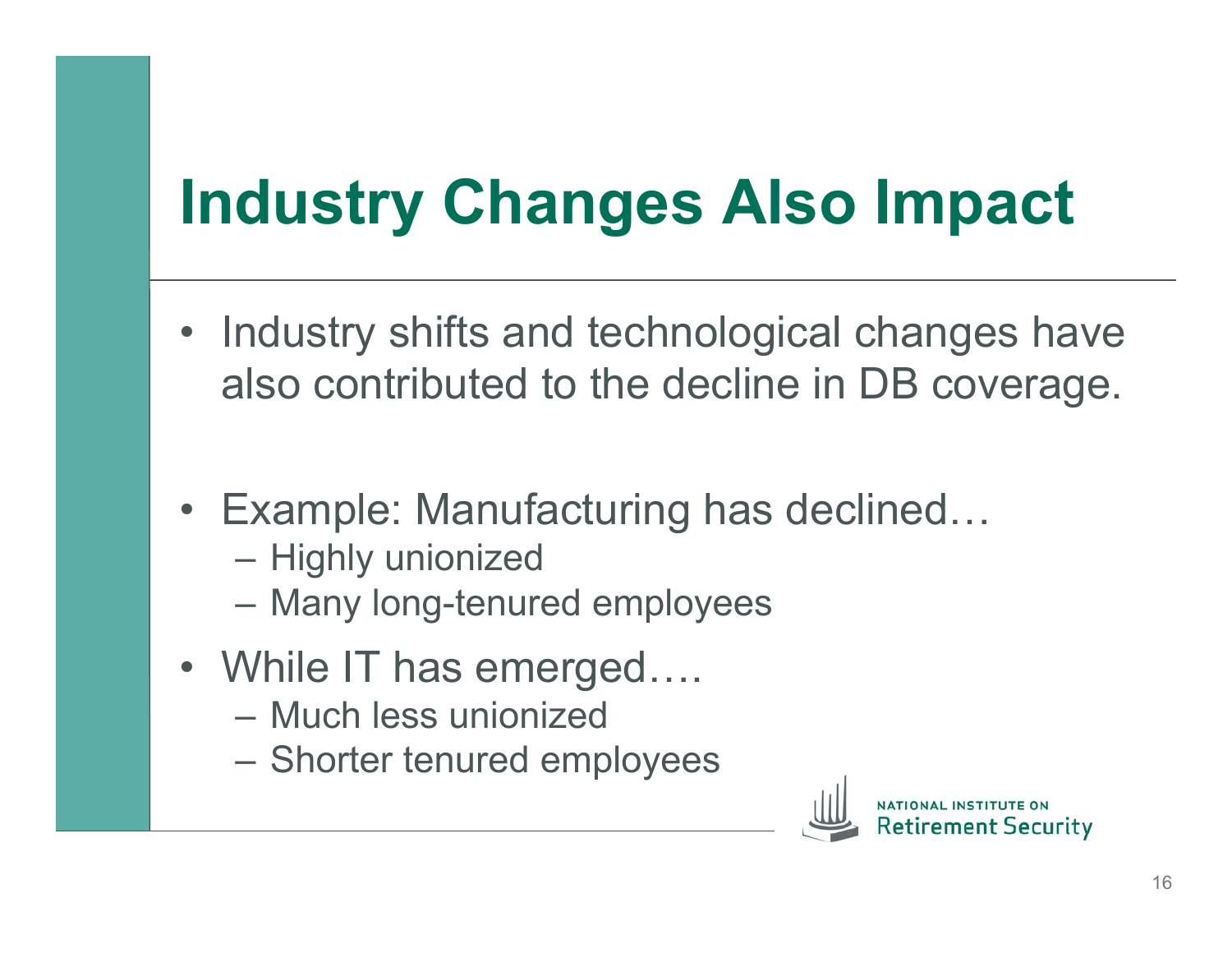# **Employers May Not Understand Employee Preferences for DBs**

- Employees value DB plans quite highly, but employers may underestimate preference
- Ex: A 2008 MetLife survey found that:
	- 72% of employees cited retirement benefits as an important factor in loyalty to the company.
	- Just 41% of employers agreed with this sentiment.
	- Employers may not see a significant HR reason to continue to offer a DB benefit, especially in light of the increasing regulations.

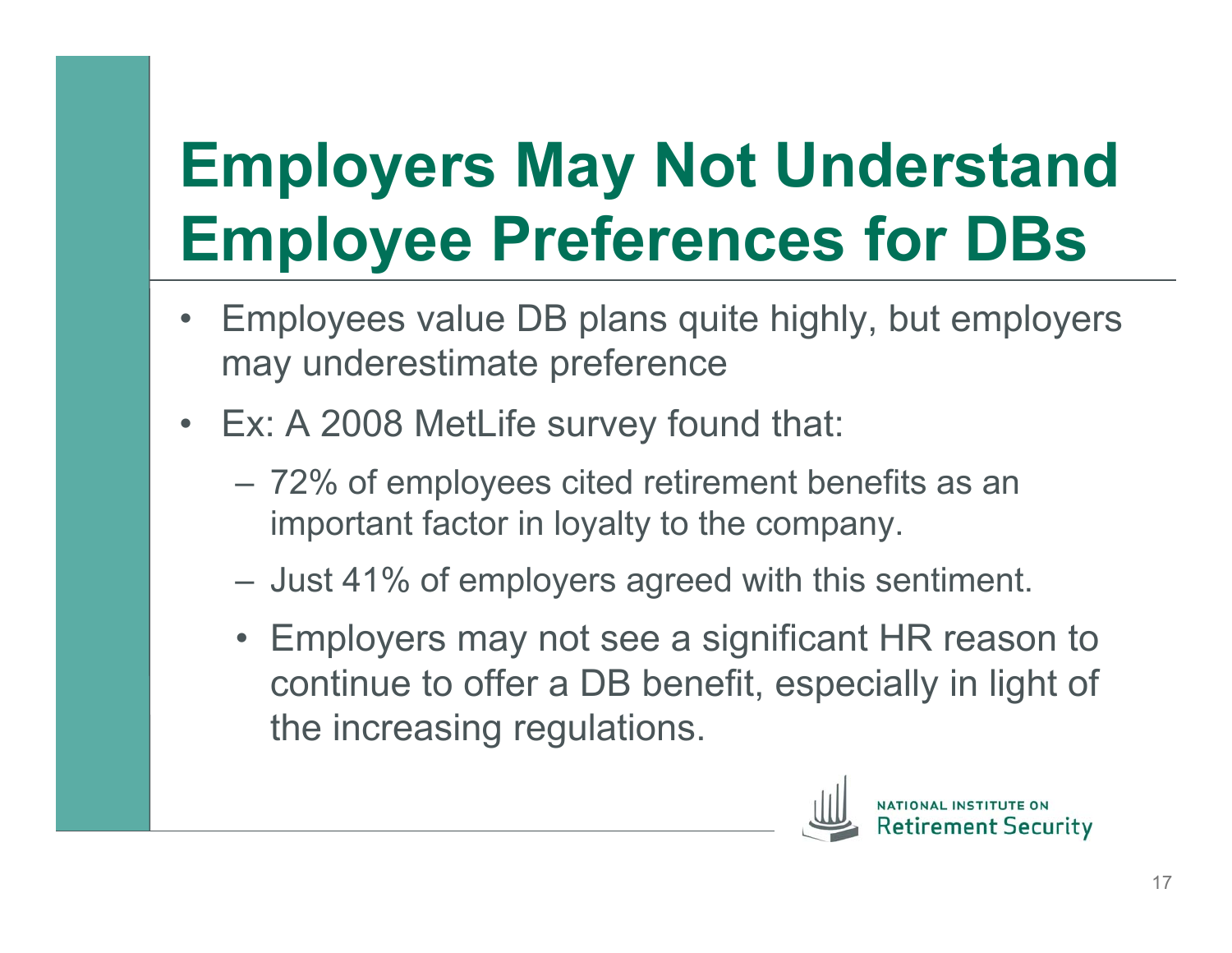#### **Public Sector DBs Endure**

Reasons for private sector decline not relevant to the public sector…

- 1. Not subject to private sector regulations.
- 2. Industry changes in the private sector have limited bearing on public sector employment.
- 3. Public employees known to value pension plans highly, and willing to give up higher wages to keep pension coverage. (Ippolito)

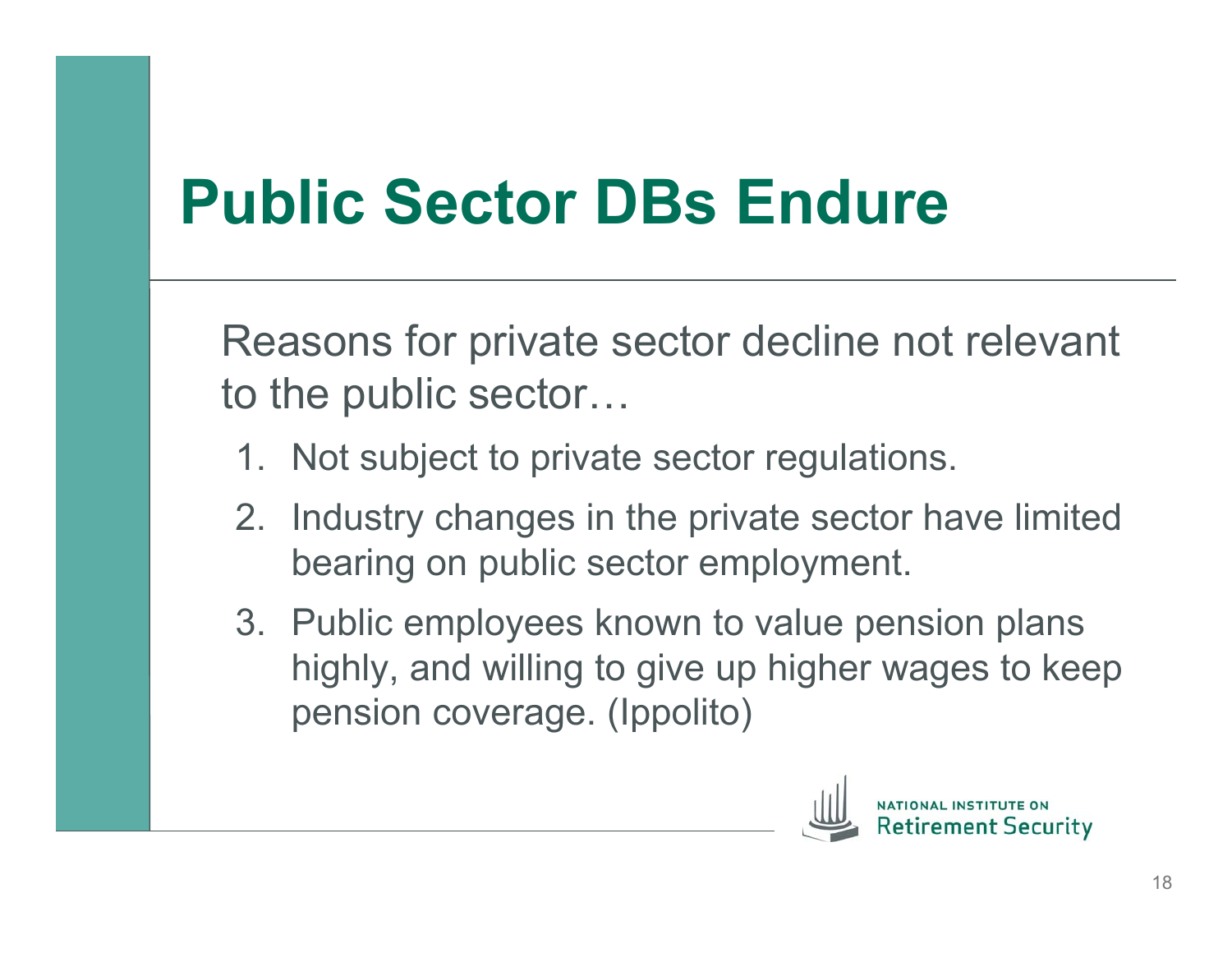# **Several Solutions to Bring DBs Back to the Private Sector**

Because DB plans still make sense, several solutions exist to bring back coverage to the private sector:

- Third party DB sponsorship
- Amend regulations to decrease funding volatility
- Incorporate employee contributions

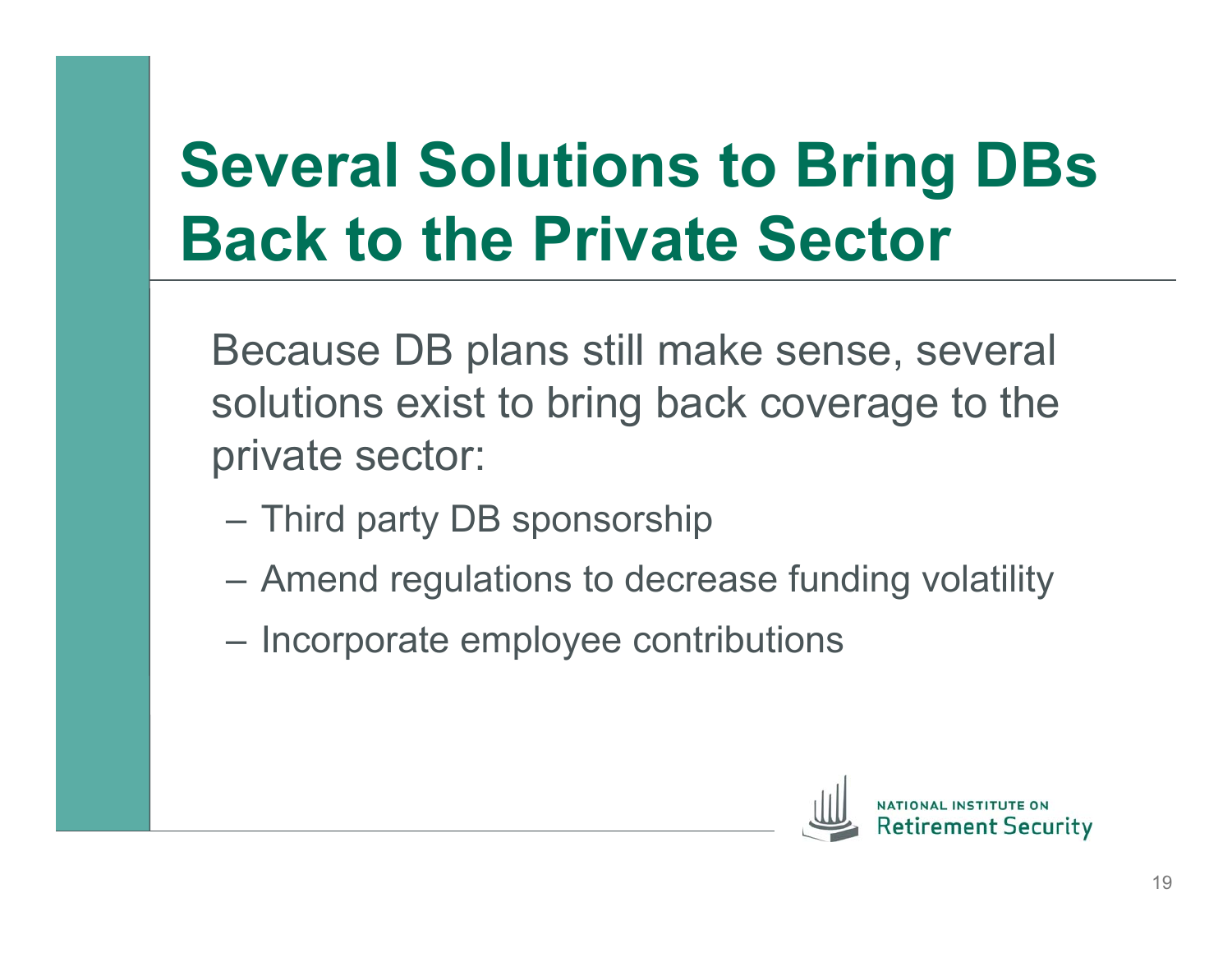# **Third-Party Sponsorship**

- Third party sponsorship can provide employees a DB benefit while reducing employer's responsibility.
- Models include:
	- Multi-employer plans in private sector
	- Pooled municipal plans in public sector
	- The ERISA Industry Committee's New Benefits Platform for Lifetime Security



ment Securitv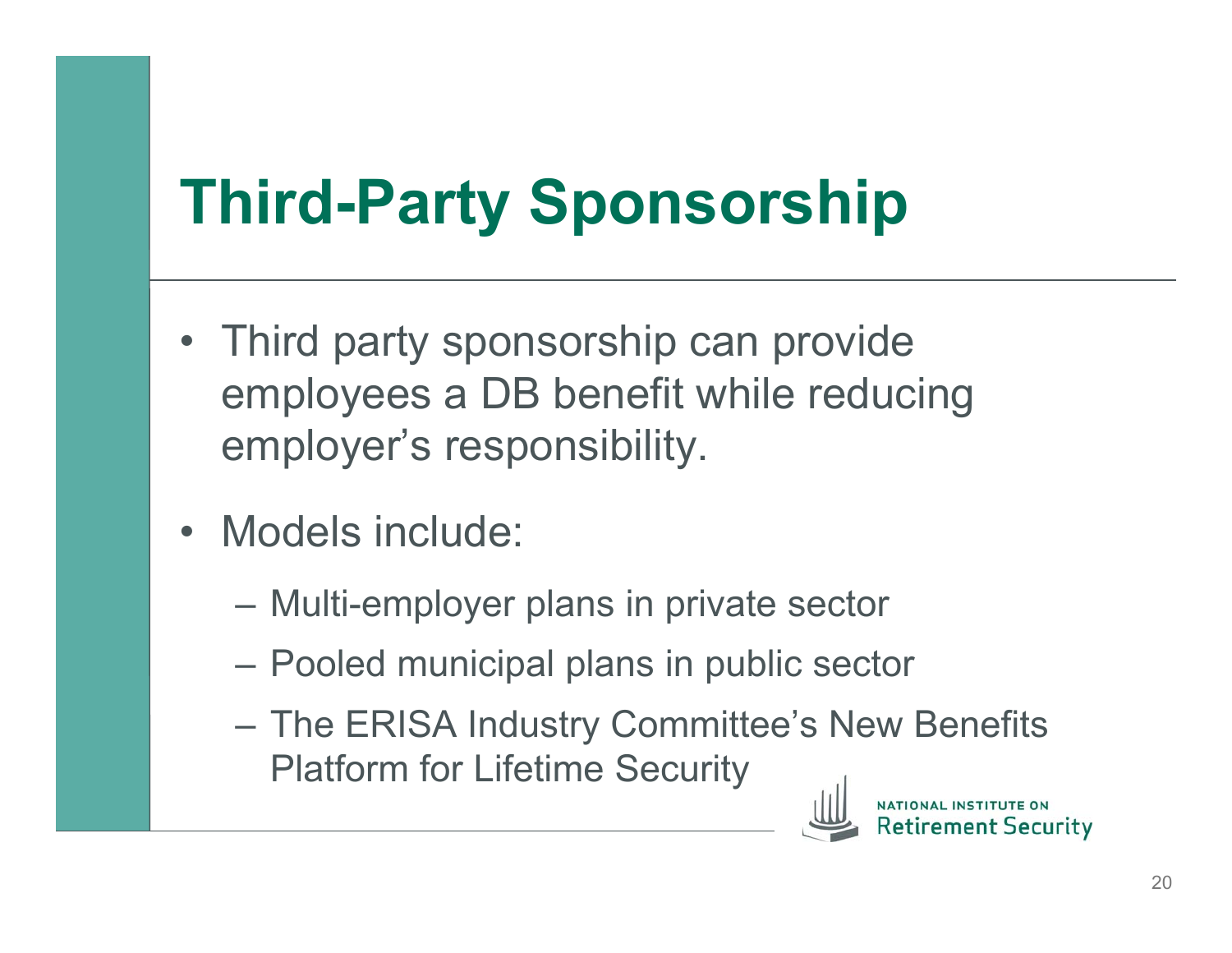#### **Amend Regulations**

- Plan funding volatility could decrease by easing Federal regulations.
- Smoothing asset values over 20 years could result in lower contributions, less volatility, and higher funding levels. (Weller and Baker)
- The Pension Relief Act of 2010 gave sponsors more time to fill funding gaps—but only a stop-gap measure.
- The law shows certain PPA requirements did not meet first real-world test.

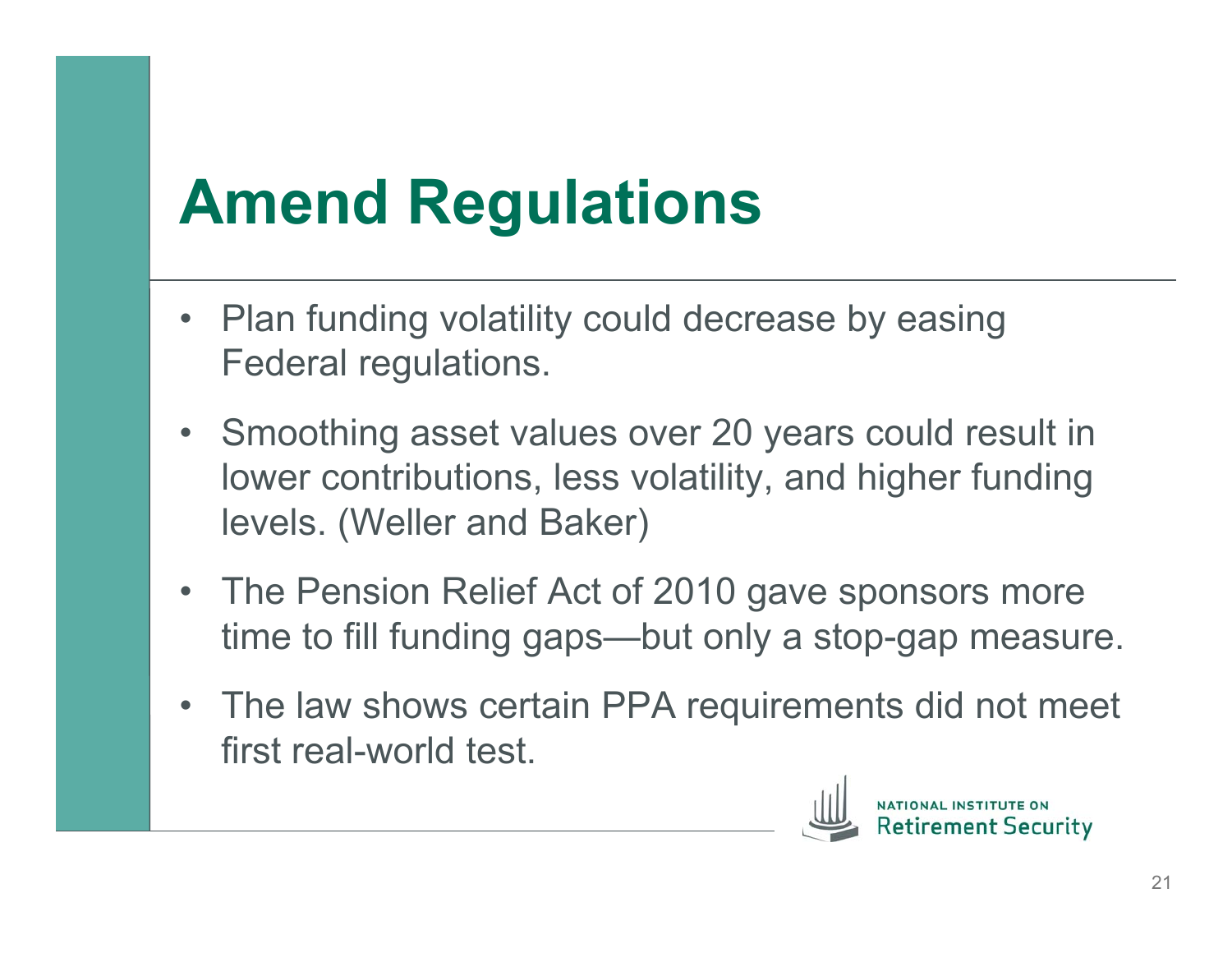#### **Include Employee Contributions**

Contributions much more volatile in the private sector, largely because noncontributory. (CRR)

Figure 4. Employer Contributions to Defined Benefit Plans, By Sector, Billions, 1993-2008

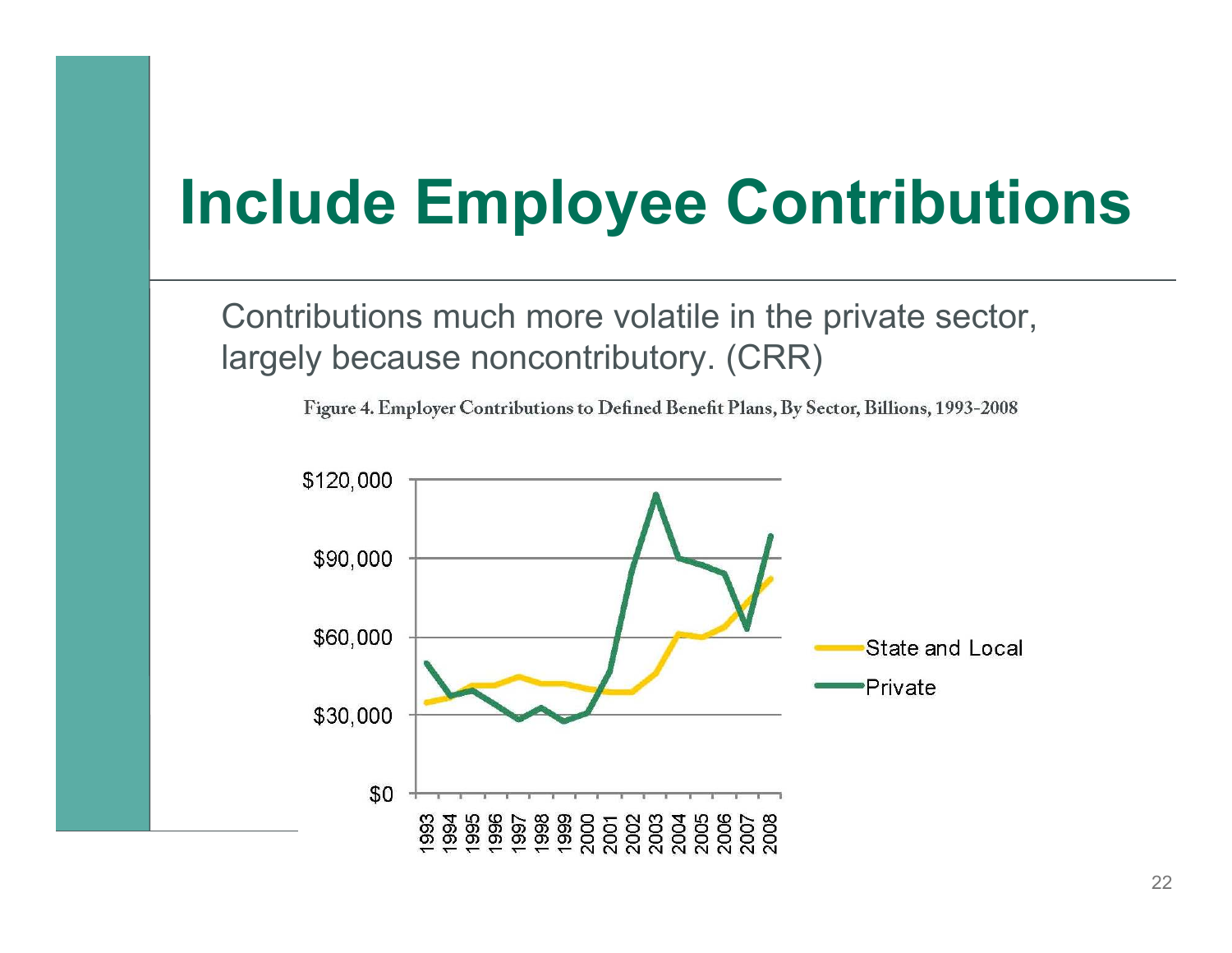#### **Conclusion: 3 Take Aways**

- Pensions still make sense for employees and employers alike.
- Yet the private sector has been trending out of DB plans largely due to funding volatility, regulatory burdens.
- Several solutions exist to bring back DBs to private sector – but takes leadership, action.